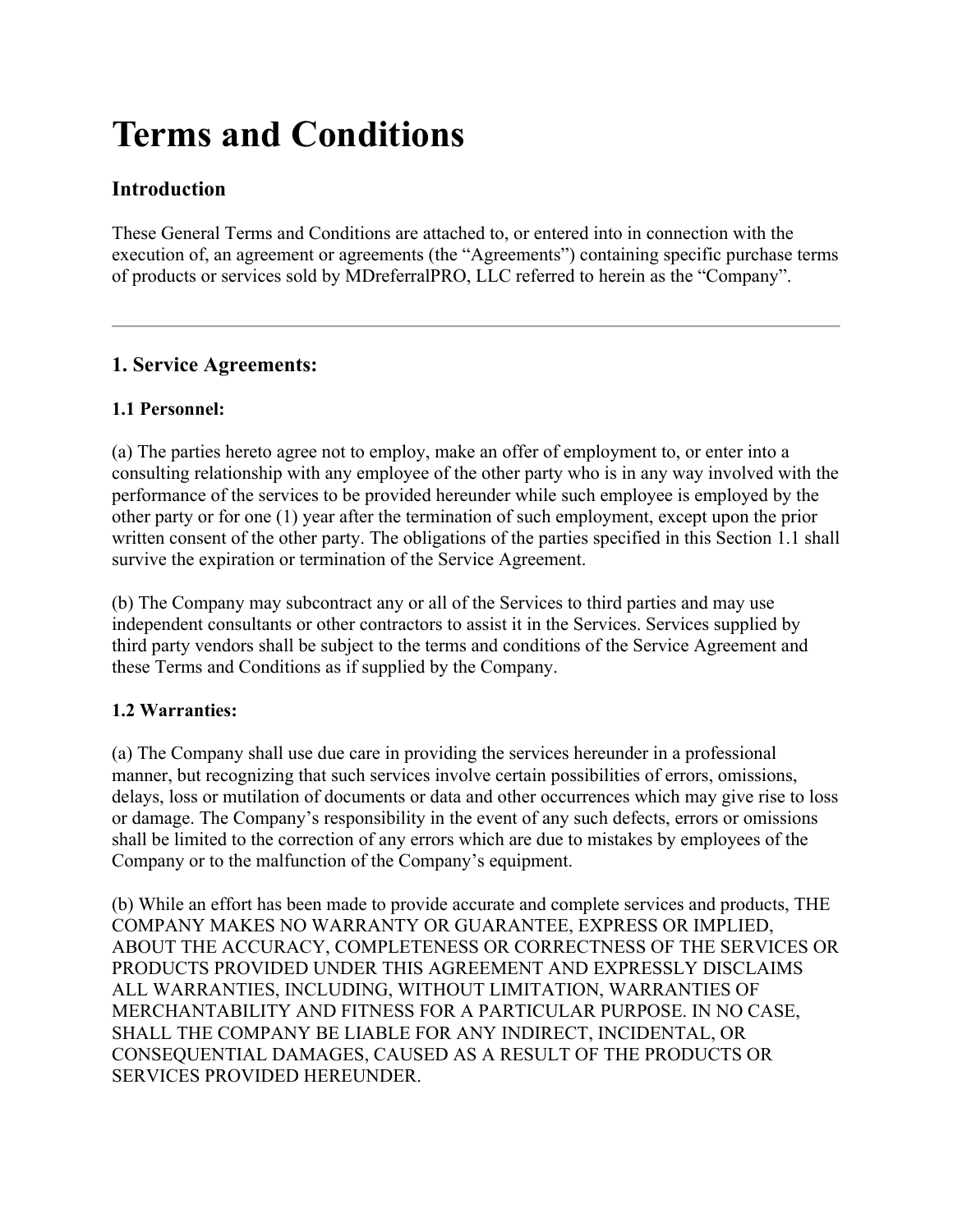(c) NOTWITHSTANDING ANYTHING HEREIN TO THE CONTRARY, THE COMPANY MAKES NO WARRANTY WITH RESPECT TO (I) SERVICES PROVIDED OR ORIGINATED BY THIRD PARTY OR OTHER VENDORS WHICH ARE PASSED THROUGH BY THE COMPANY, (II) ANY SERVICES NOT PROVIDED DIRECTLY BY THE COMPANY, OR (III) ANY EQUIPMENT WHICH IS BEING PURCHASED BY THE CUSTOMER.

# **1.3 Default; Termination:**

(a) Either party may terminate the Service Agreement in the event of a material breach by the other party that is not cured within thirty (30) days following written notice of breach, such notice specifying the nature of the breach with reasonable explanatory information.

(b) Unless sooner terminated pursuant to Section 1.3(a) above, the Company may terminate the Service Agreement by delivery of written notice to the Customer upon the occurrence of any of the following:

(1) the Customer shall fail to pay any amounts due to the Company hereunder within thirty (30) days after written notice from the Company; or

(2) a receiver, liquidator or trustee for the Customer is appointed by a court or regulatory authority with jurisdiction over the Customer and such order stays in effect for thirty (30) days or more, the Customer is adjudicated bankrupt or insolvent or is taken over by a regulatory authority; or a petition is filed against the Customer or voluntarily by the Customer under any bankruptcy, reorganization, insolvency, dissolution or liquidation statute of any jurisdiction, whether now or hereafter in effect, and is not dismissed within thirty (30) days after such filing; or the Customer ceases to do business, makes an assignment for the benefit of creditors or is unable or admits its inability to pay its debts when they mature.

(c) Unless sooner terminated pursuant to Section 1.3(a) above, the Customer may terminate the Service Agreement by delivery of written notice to the Company if a receiver, liquidator or trustee for the Company is appointed by a court, and such order stays in effect for thirty (30) days or more; the Company is adjudicated bankrupt or insolvent or a petition is filed against the Company or voluntarily by the Company under any bankruptcy, reorganization, insolvency, dissolution or liquidation statute of any jurisdiction, whether now or hereafter in effect, and is not dismissed within thirty (30) days after such filing; or the Company ceases to do business, makes an assignment for the benefit of creditors or is unable or admits its inability to pay its debts when they mature.

(d) No termination pursuant to any of the provisions of this Section 1.3 shall relieve either party of its respective obligations to the other hereunder that arose prior to the effective date of termination. In the event that the Customer shall default for failure of payment, the Company may retain all of the Customer's information in its possession until receipt of full payment and interest thereon. The provisions of this Section 1.3 shall not be in limitation of any other right or remedy available at law or in equity to the non-defaulting party.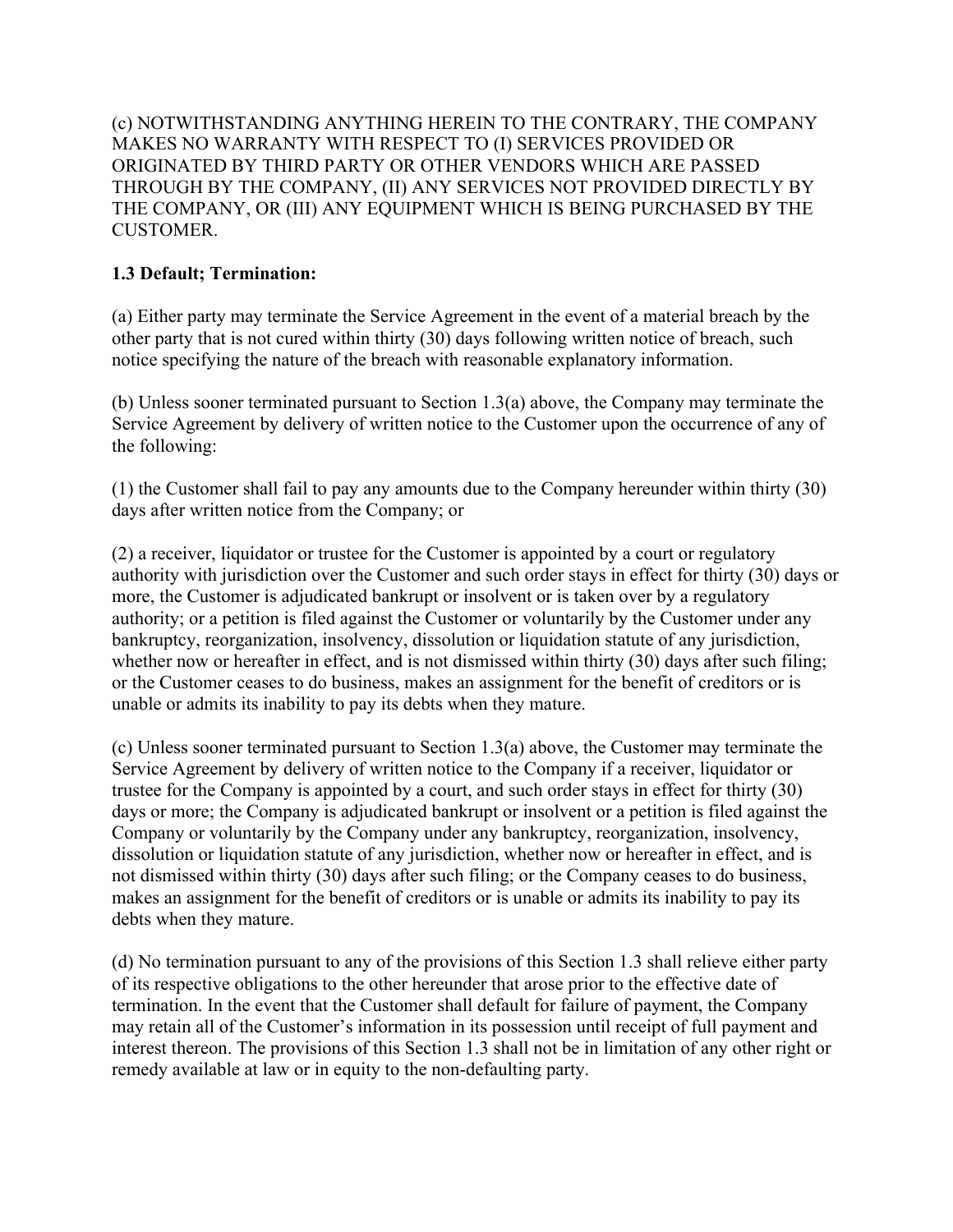(e) If the Service Agreement is terminated pursuant to Section 1.3(b) above or for any reason other than the material breach of the Service Agreement by the Company in the manner described in Section 1.3(a), all remaining payments for the full remaining term of the Service Agreement shall immediately become due and payable. The Customer shall indemnify the Company for all costs and expenses incurred in connection with any collection activity required to collect any payments under the Service Agreement, including legal fees and expenses.

#### **1.4 User Identification and Passwords:**

The Customer and its Authorized system Users shall not: (i) transmit or share identification and/or password codes to persons other than the Authorized Users for whom such codes were generated; (ii) permit Authorized Users to share identification and/or password codes with others; (iii) permit the identification and/or password codes from being cached in proxy servers and accessed by individuals who are not Authorized Users; (iv) permit access to the Company's systems through a single identification and/or password code being made available to multiple users on a network; or (v) attempt or permit any person without valid identification and/or password codes to attempt to access the Company's systems.

#### **1.5 Implementation Process:**

The Customer shall diligently cooperate with the Company in the implementation and training process. The Customer acknowledges that during the implementation and training process the Company expends substantial time and costs. In the event that the Customer fails to complete implementation and required training courses within three (3) months of execution of an Agreement, or the Customer elects to terminate an Agreement prior to implementation, then the Customer shall be required to pay to the Company the greater of either(i) the amount of the first year's initial and monthly fees cost or (ii) the total number of professional service hours charged to the Customer at the Company's then standard hourly rate.

# **2. Miscellaneous:**

#### **2.1 Agreement:**

The Customer acknowledges that he or she has read and understands these terms and conditions, has the authority to, and by executing the Service Agreement, (referred to herein as the "Agreement") and these Terms and Conditions do bind the Customer to the terms hereof. The Agreement(s) and these Terms and Conditions and any related agreements executed simultaneously herewith are the complete and exclusive statement of the agreement between the parties, which supersedes all proposals oral or written and all other communications and prior agreements between the parties relating to the subject matter of the Agreement(s) and these Terms and Conditions. The terms of the Agreement(s) and these Terms and Conditions may not be amended, modified or rescinded except by a written instrument signed by both parties.

#### **2.2 Proprietary Rights:**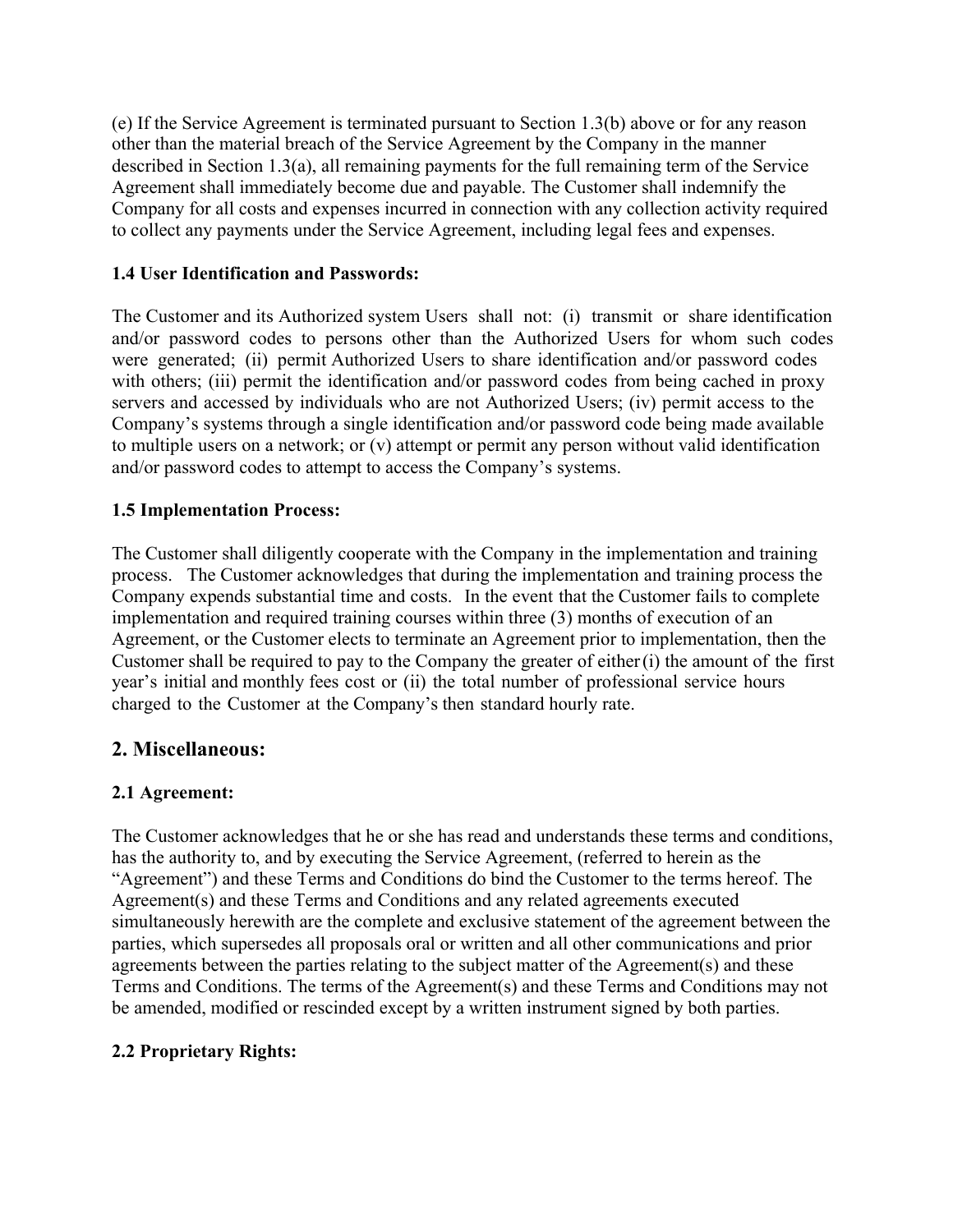(a) Any ideas, concepts, know-how or techniques relating to the products and services provided hereunder or developed in connection with said products or services used by the Company during the course of the Agreement(s), including without limitation, software programs, screen layouts, graphics, report formats and user manuals shall be the exclusive property of the Company. The Customer agrees to treat such information as intangible proprietary information of the Company, intellectual property, and a trade secret and to use reasonable care in maintaining the confidentiality of such information.

(b) All proprietary rights relating to any data, text or other items delivered or transmitted to the Company by the Customer, including trademarks, trade-names, service marks and other proprietary items of the Customer shall remain the exclusive property of the Customer. The Company agrees to treat such information and items as proprietary to the Customer. The Company shall have non-exclusive rights to and use of aggregate and de-identified Customer data.

(c) No ideas, information, documentation or other material submitted by the Customer for use by the Company in connection with the Agreement(s) will violate any copyright, trademark or patent or infringe on any proprietary right. The Customer will hold the Company harmless from and will defend any action alleging the infringement of such rights that may be brought against the Company by reason of the Company's use of any such ideas, information, documentation or other material provided by the Customer. The Company shall have the right to refuse to use any idea, information, documentation of other material provided by the Customer which the Company shall, in its sole discretion, consider to violate any copyright, trademark, patent or other proprietary right.

(d) The Customer shall have no proprietary rights in or to any software, documentation, materials or other items that are part of or related to the Services to be provided by the Company hereunder, whether owned by the Company or owned by third party vendors and provided to the Customer by the Company. The Customer shall not attach, challenge or contest the Company or any third party's proprietary rights to such information, services or products or its rights to license the same, and the Customer shall not aide others in doing so.

(e) Each party acknowledges that the breach of the provisions of this Section 2.2 will cause irreparable harm and the extent of injury may be impossible to ascertain. Accordingly, each party agrees that the other party shall have, in addition to any other rights and remedies available to it, the right to immediate injunction enjoining any breach of this Section 2.2. Nothing herein shall be construed to preclude the aggrieved party from obtaining injunctive relief in the case of breach of the provisions of any other section of the Agreement(s) or these Terms and Conditions. The obligations of the parties specified in this Section 2.2 shall survive the expiration or termination of the Software Agreement.

(f) Neither party receiving information from the other shall have any obligation to keep secret any confidential or proprietary information: (i) which is, or becomes part of the public domain not due to the fault of the receiving party; (ii) which the receiving party knew prior to the disclosure of such information to it or any of its employees by the disclosing party; or (iii) which prior to the time of disclosure is revealed to the receiving party by a third party who has the right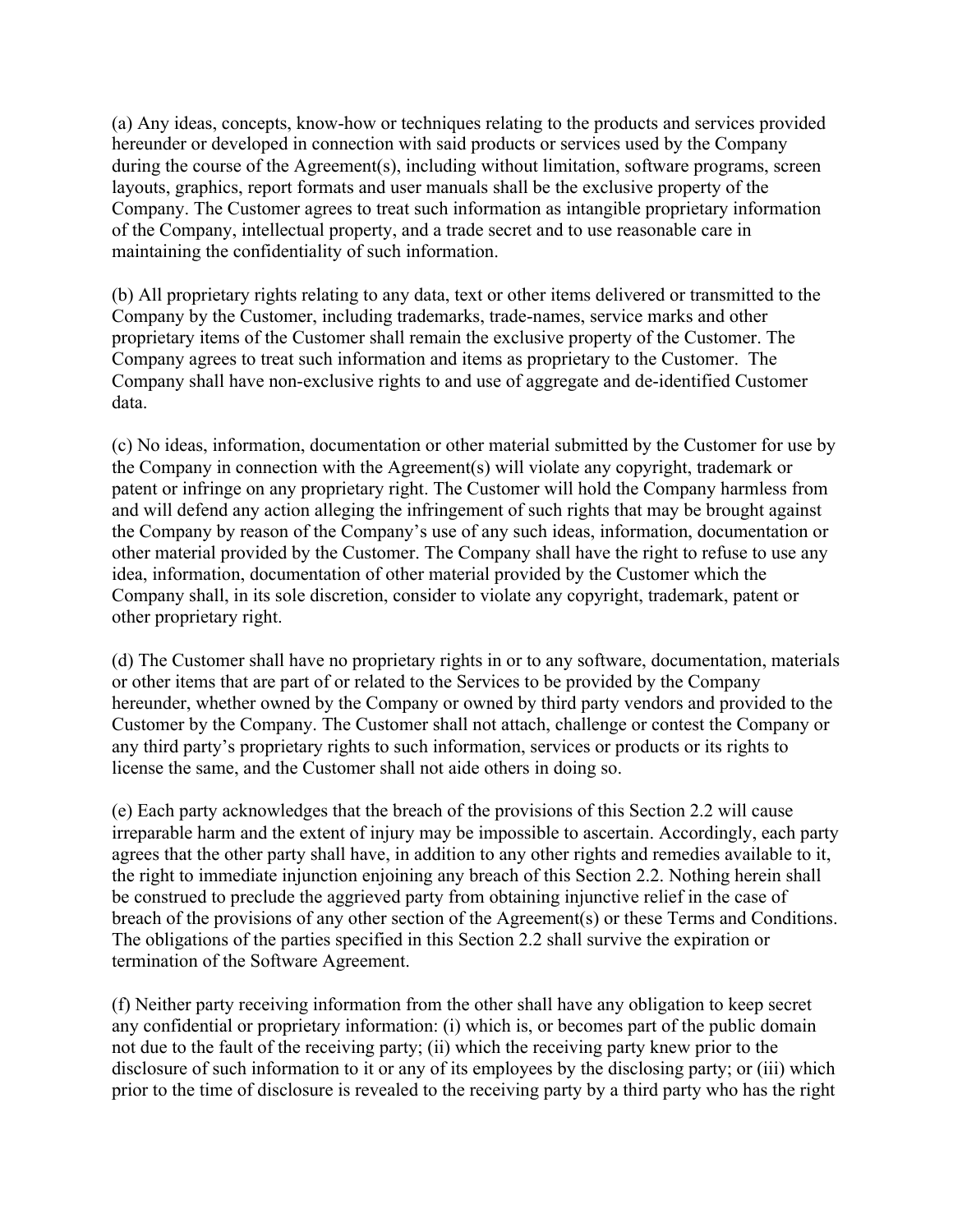to do so without violating any law, or any agreement of which the receiving party was aware or with reasonable care should have been aware.

(g) The Company reserves the right to develop software, services, materials and products that are competitive with the Services and to market such products to other customers so long as they do not infringe upon any patent, trademark, copyright or other proprietary right of the Customer.

# **2.3 Privacy and Confidentiality:**

(a) Both parties acknowledge that in the course of performance of the Services the parties may have access to the other party's trade secret, confidential, proprietary, business and/or customer information, including, without limitation, "protected health information" (as such term is defined in the Health Insurance Portability and Accountability Act of 1996 ("HIPAA"))) and the terms and conditions of the Agreement (collectively all of these types of information are known hereinafter as "Confidential Information"). The parties agree that they will not use or disclose this Confidential Information for any purpose other than as required for the performance of their obligations with regard to the Agreement(s) without the written permission of the party to whom the information belongs. Any dissemination of the Confidential Information within a party's own business entities and its affiliates and to its subcontractors shall be on a "need to know" basis for the sole purpose of performance of obligations under the Agreement(s). Upon termination of the Agreement(s), both parties shall return all such Confidential Information to the owner of such Confidential Information upon receipt of all amounts at that time owed by the party to whom the Confidential Information is to be returned pursuant hereto. Both parties shall comply in full with the privacy requirements of the HIPAA and the rules and regulations promulgated thereunder (as any of the same may be amended or superseded from time to time). Each party shall, and shall cause its employees and subcontractors to, implement and maintain customer information security measures designed to comply with the requirements of all applicable laws (including, without limitation, the satisfaction of the objectives of the HIPAA, as amended). The parties agree that from time to time the other party may monitor the party's or any employee's or subcontractor's compliance with such requirements.

(b) The Company agrees to cooperate and assist the Customer in connection with any examination by regulatory authorities or any internal or external audit of the Customer; provided, however, that the Customer shall reimburse the Company for all out of pocket expenses incurred and will pay the Company its standard hourly rates for time spent in any such effort.

#### **2.4 Limitation of Liability; Indemnification:**

(a) The parties agree that the Company shall not be liable for any loss or liability suffered by the Customer in connection with the services provided by the Company hereunder unless caused by the Company's gross negligence. The Customer agrees that the Company shall be excused from the performance and shall not be liable for any delay in delivery or non-delivery due to contingencies beyond the control of the Company, including, but not limited to, war, riot, sabotage, judicial or governmental action or inaction, strikes or other labor dispute, accident, fire, explosions, flood, earthquakes, acts of terrorism, acts of extortion, or other natural disasters or any act of God or other causes or events beyond its control.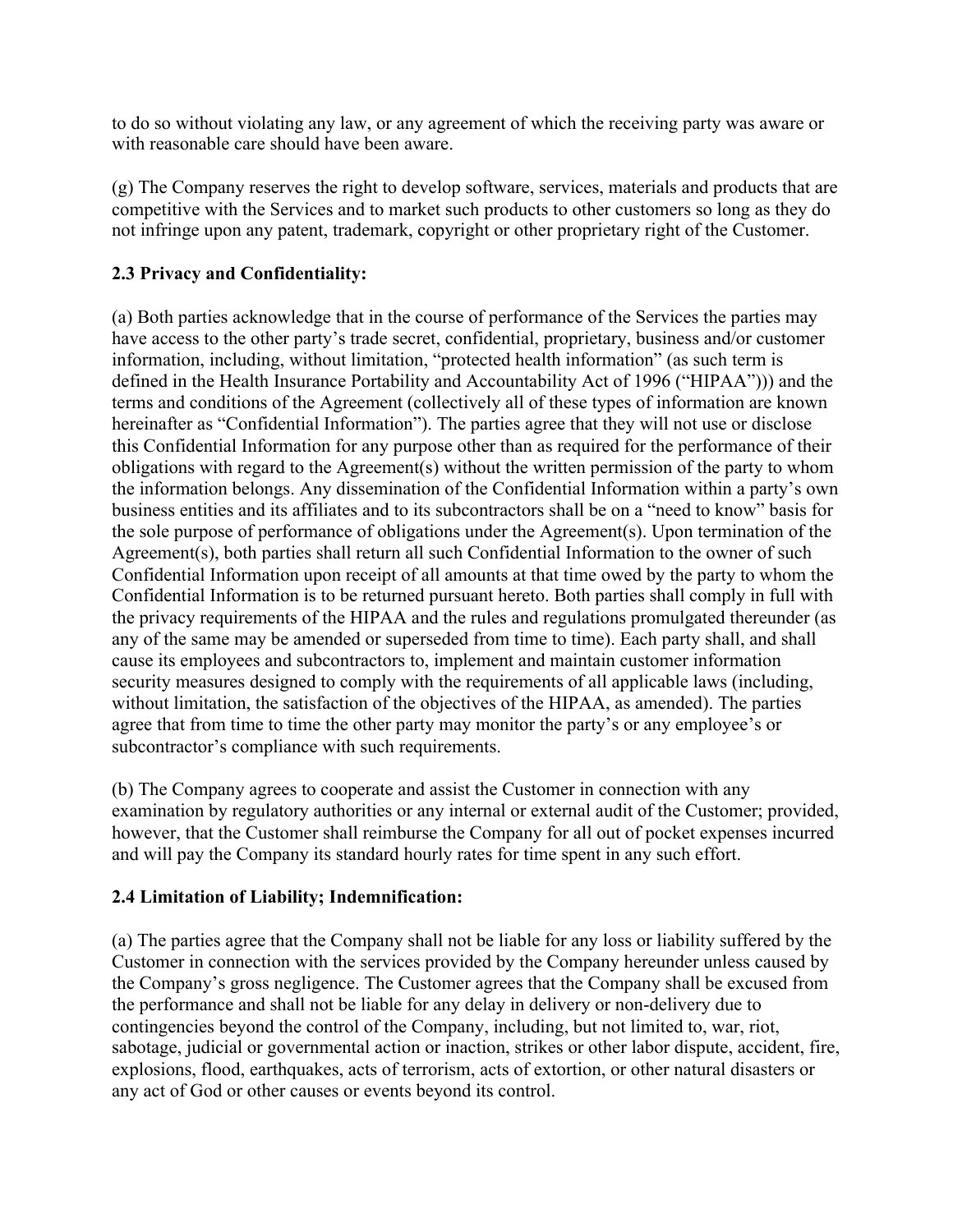(b) The Customer further agrees that in no event will the Company be liable for indirect, special, collateral, incidental or consequential damages. The Customer further agrees that in no event will the total aggregate liability of the Company for any damages arising under this contract and services performed hereunder exceed the total amount paid by the Customer to the Company during the preceding twelve (12) month period (or, should the contract have been in effect less than twelve (12) months, for the time from the effectiveness of the contract).

(c) The Company shall not be liable for any claim made by any party other than the Company or the Customer against the Customer for damages incurred by such person, directly or indirectly, as a result of any error or omission by the Company or the Customer related directly or indirectly to the performance of the Services. The Company shall not be liable to the Customer or any other person for noncompliance by the Customer or any other person with any applicable law or regulation regarding the Services performed by the Company pursuant hereto.

(d) It is the Customer's responsibility to enter into appropriate agreements with its customers and other parties and to obtain appropriate indemnities and limitations on the Customer's liabilities and to carry appropriate insurance to cover its liabilities to its customers. The Customer shall, therefore, indemnify and hold the Company harmless from and against any and all claims, causes of action, liabilities or losses (including reasonable attorneys' fees) by or on behalf of any party other than the Customer or the Company arising out of, or in any way related to, any goods or services provided by or through the Customer to any person other than the Company. The Customer's obligations under this Section 2.4(d) shall survive the termination or expiration of the Service Agreement.

(e) The Customer acknowledges that the Customer retains the risk of security failures as a result of flaws in its systems. The Customer hereby specifically releases the Company from any liability for failure of the measures implemented to prevent any loss, damage, destruction or theft of data or to prevent any breach of security, and the Customer agrees to indemnify and hold harmless the Company for all damages, liabilities, costs and expenses (including legal fees and expenses), relating to the failure of the Customer's systems to prevent loss, damage, destruction or theft of data or to prevent any breach of security. The Customer further releases the Company from any liability for any loss, damage, destruction or theft of data or for any breach of security resulting from failure of third party equipment or software to operate as anticipated, including, but not limited to, telephone or other telecommunications lines or other equipment utilized by Customer or any other systems, whether or not such equipment or systems are within the Customer's control.

#### **2.5 Third Party Vendors:**

(a) The Customer acknowledges that some products and services provided under the Agreement(s) may be provided by third parties which are not a party to the Agreement(s), and some of the services provided by the Company may be provided utilizing software or systems owned by or licensed from third party vendors. The Customer agrees to execute appropriate software license agreements with such third party vendors as required by such third party vendors.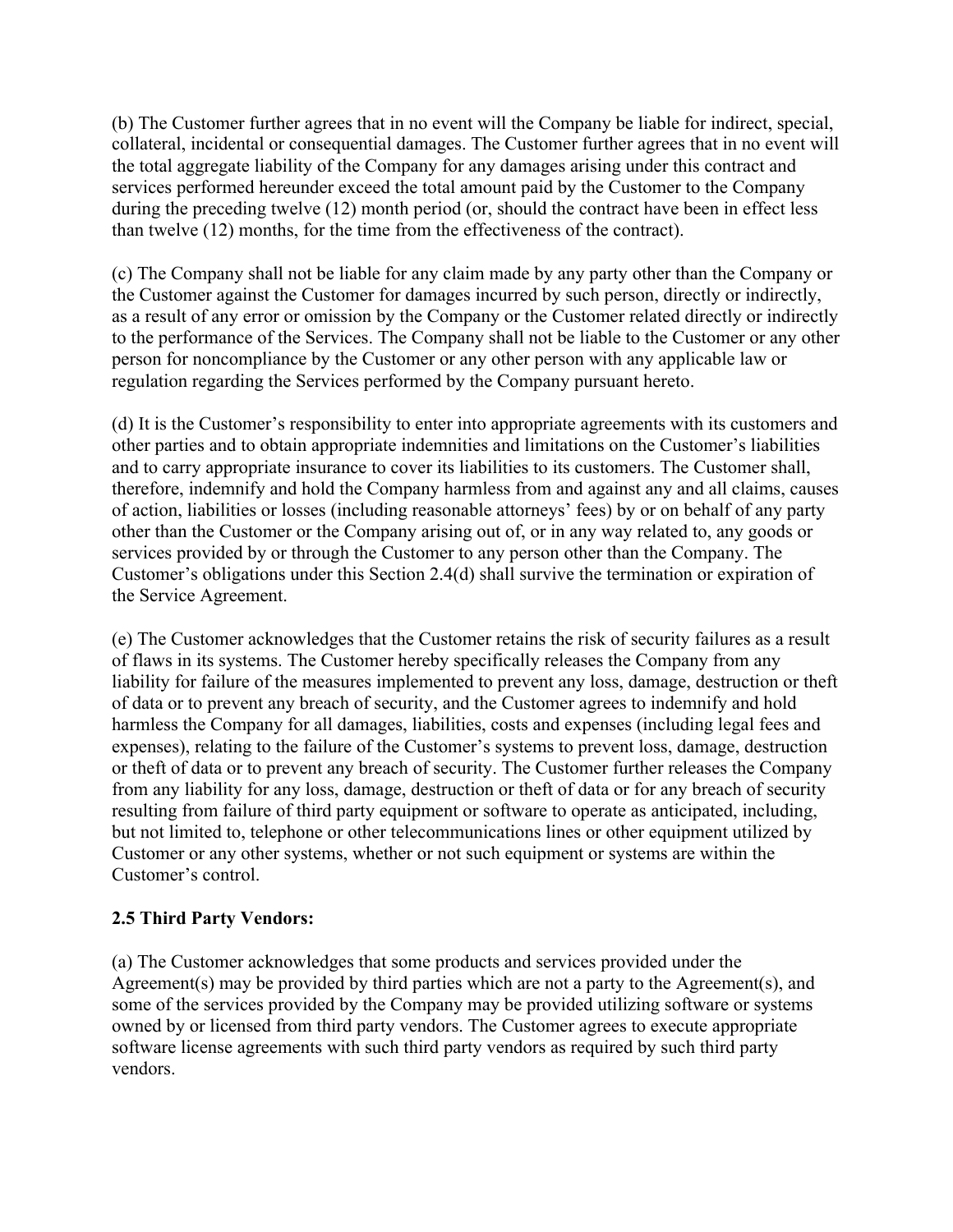(b) The Customer agrees to treat any information, services or products provided by such third party vendors as intangible, proprietary information, intellectual property, and trade secrets, whether or not any portion thereof is or may be validly copyrighted or patented. The Customer's interests in such information, services or products is only the non-exclusive right to use thereof as herein provided, and the Customer shall have no interest therein or rights thereto other than the non-exclusive right to use as herein provided.

(c) The Customer agrees that the Company, at its sole discretion, may change any third party vendor and provide a substitute for the third party vendor's respective products, software, or services.

#### **2.6 Default in Payment:**

The Customer shall pay all amounts due under this Agreement no later than ten (10) days after receipt of each invoice and the Customer shall pay a service fee equal to one and a half percent (1.5%) per month, or if lower, the highest rate legally permitted, for any late payments plus all associated collection and legal expenses if applicable. In the event that the Customer shall default for failure of payment, the Company shall have all rights and remedies available at law or in equity to the Company.

#### **2.7 Return of Materials:**

Within thirty (30) days after the effective date of any termination of the Agreement(s), the Customer shall return all materials relating to the Services and shall deliver to the Company a certificate executed by a duly authorized officer that the Customer and the Customer's agents and employees and contractors have returned to the Company all such materials and have not retained copies of any software or documentation which is related to the Services.

# **2.8 Arbitration:**

The parties hereto shall endeavor in good faith to resolve all claims, controversies and disputes arising from, or in connection with, the Agreement through informal discussions and negotiations either between themselves or between respective legal advisors appointed by each party. If the parties fail to resolve a claim, controversy or dispute among themselves, they will submit any unresolved claim, controversy or dispute to binding arbitration pursuant to the provisions of the Federal Arbitration Act. All disputes, controversies or claims arising out of the Agreement shall be settled by arbitration in Mobile, Alabama, before a single arbitrator pursuant to the Rules of the American Arbitration Association (the "Rules"). Arbitration may be commenced by either party giving written notice to the other party that the dispute has been referred to arbitration under this Section. The arbitration shall be selected by the joint agreement of the parties, but if they do not agree within twenty (20) days after the date of the notice referred to above, the selection shall be made pursuant to the Rules from the panels of arbitrators maintained by such Association. Any award rendered by the arbitrator shall be conclusive and binding upon the parties; provided, however, that any such award shall be accompanied by a written opinion of the arbitrator giving the reasons for the award. This provision for arbitration shall be specifically enforceable by the parties, and the decision of the arbitrator in accordance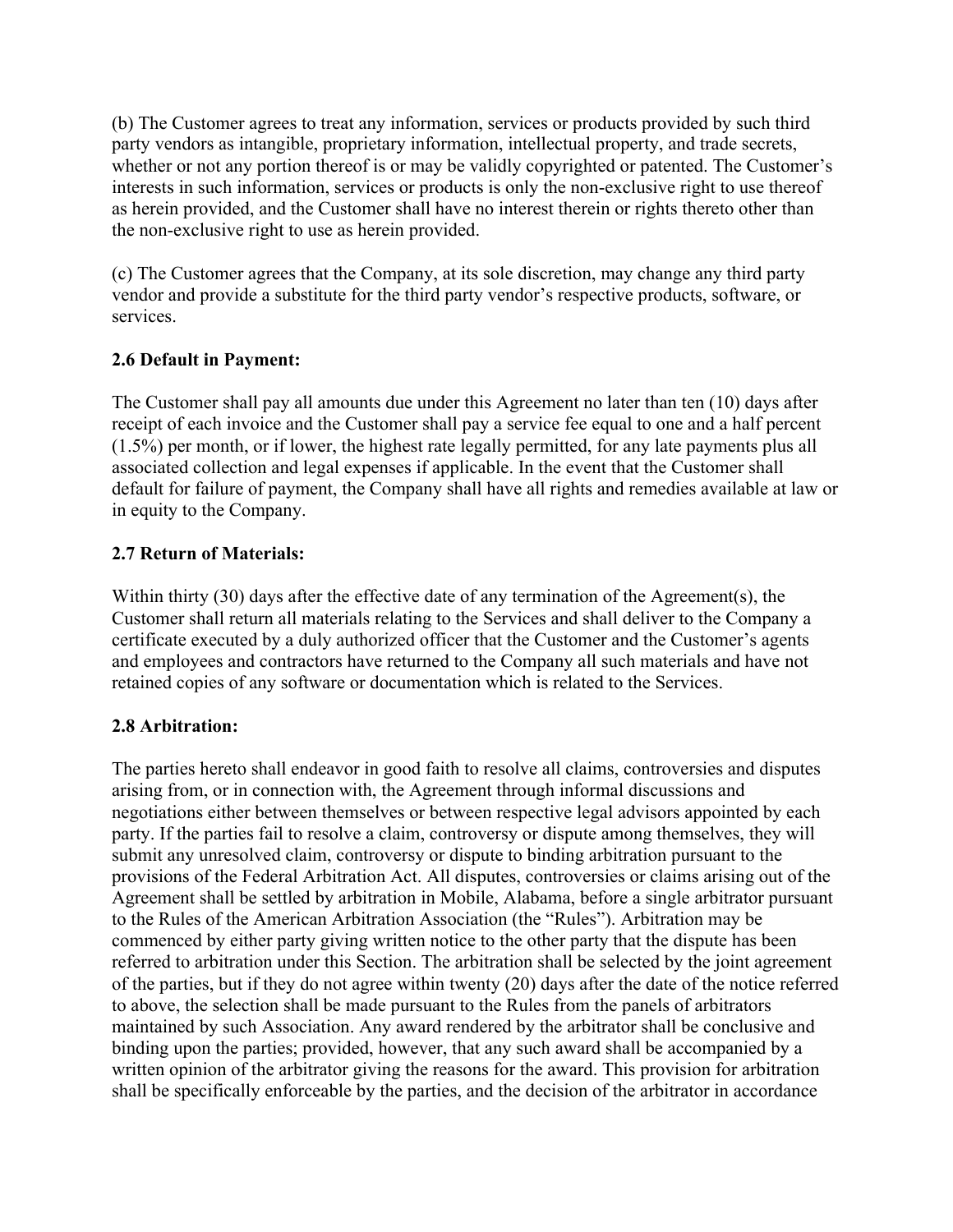herewith shall be final and binding, and there shall be no right of appeal therefrom. Each party shall pay its own expenses of arbitration, and the expenses of the arbitrator shall be equally shared; provided, however, that if in the opinion of the arbitrator any claim under the Agreement or any defense or objection thereto was unreasonable, the arbitrator may assess, as part of his or her award, all or any part of the arbitration expenses of the other party (including reasonable attorney's fees) and of the arbitrator against the party raising such unreasonable claim, defense or objection. No suit at law or in equity based upon claims, disputes or controversies arising under the Agreement shall be instituted by any party if such claims, disputes or controversies are subject to arbitration, except an action to compel arbitration pursuant to the Agreement or an action to enforce the award of the arbitrators.

# **2.9 Confidential:**

The Agreement(s) and the information herein are confidential and provided to Customer for internal use only. The Agreement(s) and information contained herein may not be copied, distributed, or viewed by any third party without the written permission of the Company.

# **2.10 Third Party Warranties and Maintenance Contracts:**

Except as provided herein, the Company is obligated to provide no maintenance and provides no warranties for any computer hardware, equipment or computer software or any other products manufactured, developed or owned by parties other than the Company. The Customer agrees that it will look to the manufacturers, developers or owners of such hardware, equipment and software for any warranty claims relating thereto.

# **2.11 Taxes:**

Amounts payable pursuant to the Agreement(s) shall be free and clear of any present or future income or other taxes, including federal, state, county, local or other taxes that may be levied based upon payments made pursuant to the Agreement(s), withholding taxes, deductions, fees, or other levies. If the Customer is required by law to make any deductions or withholdings from payments to Company, the Customer shall pay such additional amounts to Company as may be necessary to ensure that the actual amount received by Company after deduction or withholdings (and after payment of any additional taxes due as a consequence of such additional amount) shall equal the amount that would have been payable to Company if such deductions or withholdings were not required. The Customer shall indemnify and hold Company harmless from and against any claims, liabilities, or expenses (including any interest or penalties) arising out of the Customer's failure to withhold or timely remit such taxes to the proper governmental authority.

# **2.12 Notices:**

All notices, demands, and other communications to be given hereunder shall be in writing and deemed properly given when delivered by express mail service such as Federal Express or by registered or certified mail (return receipt requested) or by hand to the parties at their respective addresses shown on the Agreement(s) or to such other address as shall have been specified in writing by the party to whom such notice is to be given. Notice given as above shall be deemed